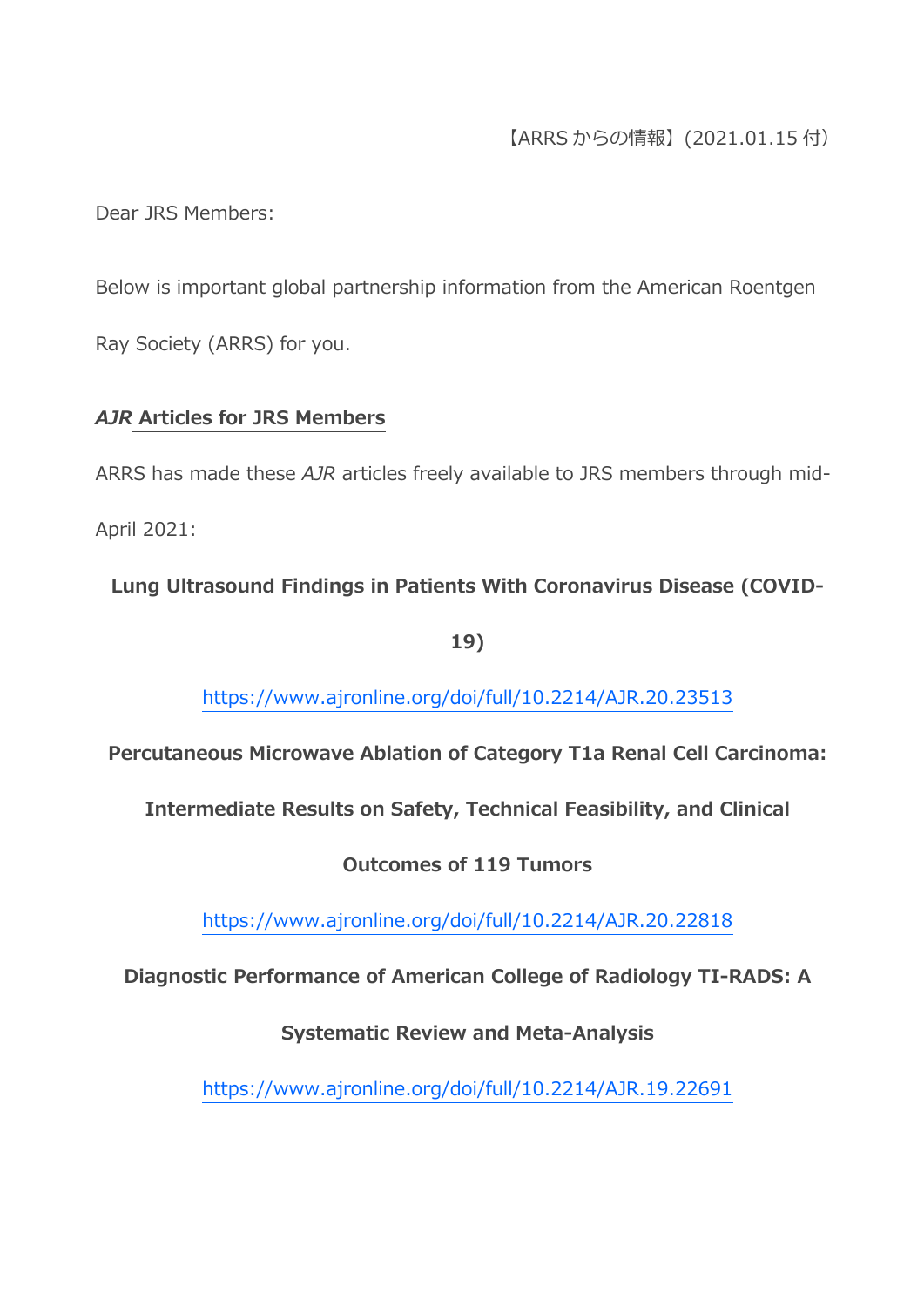

**https://arrs.org/am21**

### **ARRS 2021 Virtual Meeting – Regular Registration Deadline: March 19**

Registration is open for the ARRS 2021 Virtual Meeting. Registrants will have online access, April 18-22. On demand access and credit claiming will continue to be available for all registrants for one-year through April 22, 2022.

Active practice radiologists located in Japan who are current ARRS members receive a 20% discount on the general registration fee when registering online for the ARRS 2021 Virtual Meeting in recognition of the JRS-ARRS global partnership. Residents and fellows who are current ARRS In-Training members receive the lowest registration rate. Online ARRS In-Training membership is complimentary for current residents and fellows. Learn more about the meeting and how to become a member and register for the meeting

at: https://arrs.org/am21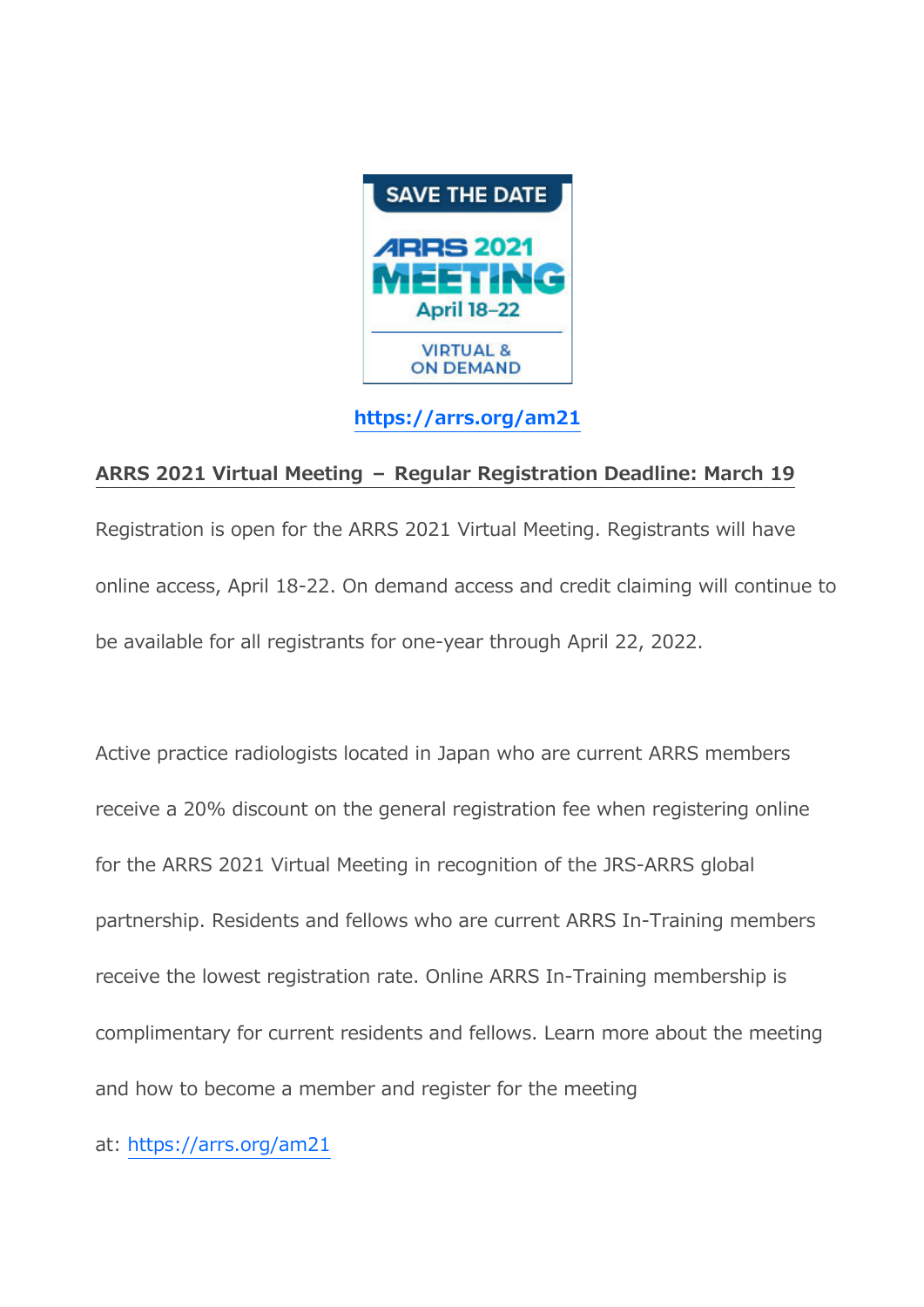# **New Global Education Course: Musculoskeletal Lower Extremity Joints Web**

#### **Lecture**

This online, open access course reviews MR features and diagnosis relating to foot, ankle, and hindfoot pain; commonly missed injuries in lower extremity joints; and patterns of injuries seen on knee MRI. Review this course and other global education courses at: www.arrs.org/GlobalEducation

#### **JRS Members are Invited to Join ARRS**

Through this global partnership ARRS is pleased to offer complimentary online membership for radiology residents in a training program and for radiologists in fellowship training. ARRS also offers a significant discount on ARRS online membership for JRS members in active practice in Japan.

Please follow the steps below in order to become an ARRS member:

- 1. Create an account at: http://www.arrs.org/createProfile
- 2. Once the account has been created:
	- 1. Click on Membership
	- 2. Click on Join ARRS
	- 3. Click on the Join ARRS Online Membership Application

**Button**